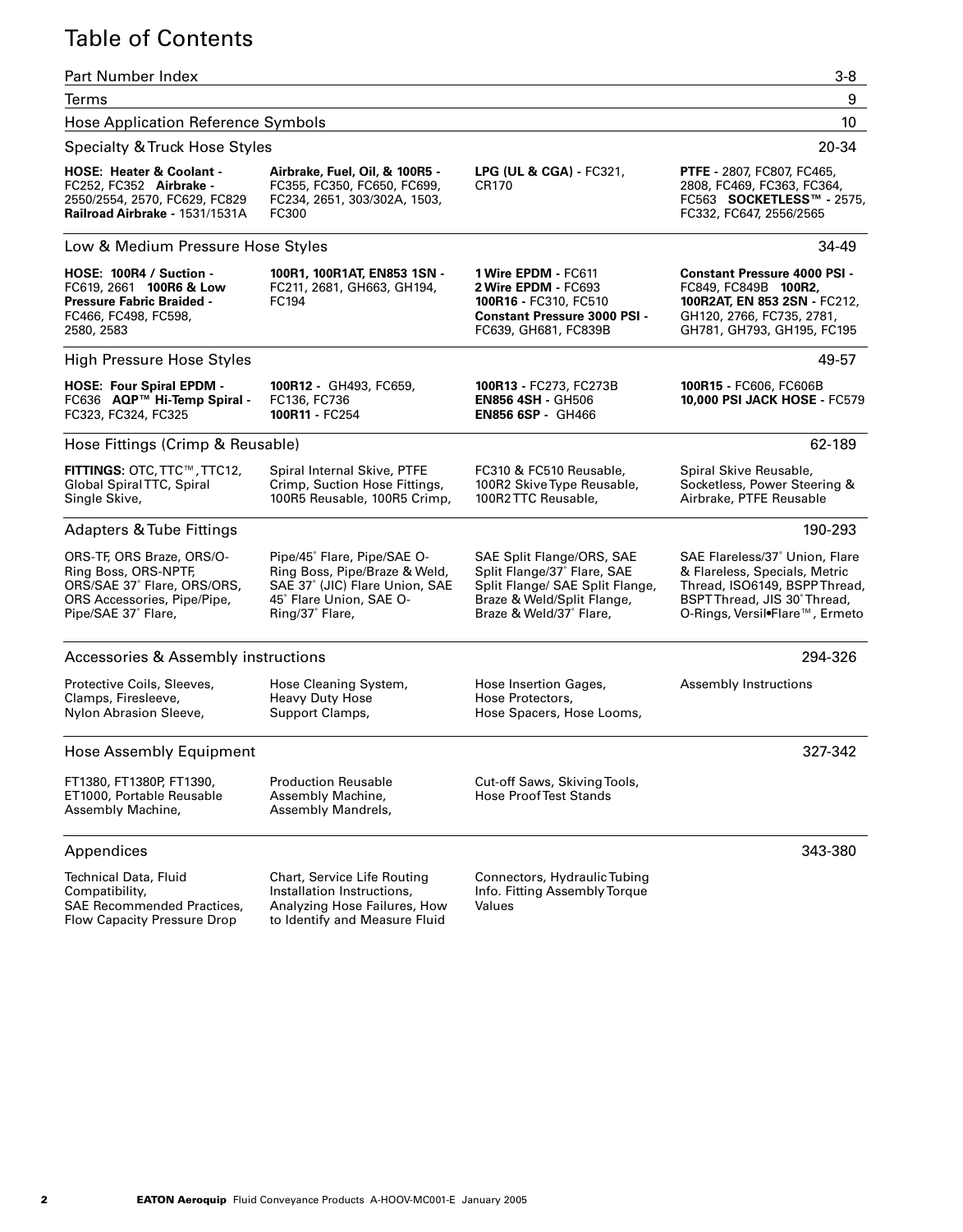# Part Number Index

| <b>PART NUMBER</b> | <b>PAGE</b> | <b>PART NUMBER</b> | <b>PAGE</b> | <b>PART NUMBER</b> | <b>PAGE</b> | <b>PART NUMBER</b> | <b>PAGE</b> | SPECIALTY &<br>TRUCK HOSE              |
|--------------------|-------------|--------------------|-------------|--------------------|-------------|--------------------|-------------|----------------------------------------|
| $1A^*BF^*$         | 87          | 1AR*FRA*           | 75          | 1B*FLG*            | 84          | $1G*DS*$           | 92          |                                        |
| 1A*BFA*            | 88          | 1AR*FRB*           | 76          | $1B^*JF^*$         | 94          | 1G*DSA*            | 93          |                                        |
| 1A*BFB*            | 89          | 1AR*FRC*           | 77          | $1B^*JM^*$         | 88          | 1G*DSB*            | 93          |                                        |
| 1A*BP*             | 90          | 1AR*MB*            | 73          | 1B*KF*             | 95          | 1G*EK*             | 94          |                                        |
| $1A*BT*$           | 89          | $1AR*MJ*$          | 72          | 1B*KS*             | 96          | $1G*FL*$           | $80\,$      |                                        |
| 1A*DK*             | 92          | $1AR*MP*$          | 66          | 1B*KSA*            | 96          | 1G*FLA*            | 81          | LOW & MEDIUM<br>PRESSURE HOSE          |
| 1A*DL*             | $90\,$      | 1AT*BF*            | 87          | 1B*KSB*            | 96          | 1G*FLB*            | 82          |                                        |
| 1A*DLA*            | 91          | 1AT*BFA*           | 88          | 1B*SL*             | 78          | 1G*FLG*            | 84          |                                        |
| 1A*DLB*            | 91          | 1AT*BFB*           | 89          | 1BA*FJ*            | 68          | $1G^*JF^*$         | 94          |                                        |
| 1A*DS*             | 92          | 1AT*BT*            | 89          | 1BA*FJA*           | 69          | $1G^*JM^*$         | 88          |                                        |
| 1A*DSA*            | 93          | 1AT*DK*            | 92          | 1BA*FJB*           | 70          | 1G*KF*             | 95          |                                        |
| 1A*DSB*            | 93          | 1AT*DL*            | 90          | 1BA*FJC*           | 71          | 1G*KS*             | 96          |                                        |
| 1A*EK*             | 94          | 1AT*DLA*           | 91          | 1BA*FR*            | 74          | 1G*KSA*            | 96          | <b>HIGH PRESSURE HOSE</b>              |
| 1A*FL*             | 80          | 1AT*DLB*           | 91          | 1BA*FRA*           | 75          | 1G*KSB*            | 96          |                                        |
| 1A*FLA*            | 81          | 1AT*FL*            | 80          | 1BA*FRB*           | 76          | 1G*SL*             | 78          |                                        |
| 1A*FLB*            | 82          | 1AT*FLA*           | 81          | 1BA*FRC*           | 77          | 1GA*FJ*            | 68          |                                        |
| 1A*FLD*            | 83          | 1AT*FLB*           | 82          | 1BA*FS*            | 73          | 1GA*FJA*           | 69          |                                        |
| 1A*FLG*            | 84          | 1AT*FLD*           | 83          | 1BA*MB*            | 73          | 1GA*FJB*           | 70          |                                        |
| 1A*JF*             | 94          | 1AT*FLE*           | 83          | 1BA*MJ*            | 72          | 1GA*FJC*           | 71          |                                        |
| $1A^*JM^*$         | 88          | 1AT*JF*            | 94          | 1BA*MP*            | 66          | 1GA*FR*            | 74          |                                        |
| 1A*KF*             | 95          | 1AT*JM*            | 88          | 1BA*MR*            | 77          | 1GA*FRA*           | 75          |                                        |
| 1A*KS*             | 96          | 1AT*KF*            | 95          | 1E*BF*             | 101         | 1GA*FRB*           | 76          |                                        |
| 1A*KSA*            | 96          | 1AT*SL*            | 78          | 1E*BFA*            | 101         | 1GA*FRC*           | 77          |                                        |
| 1A*KSB*            | 96          | 1AV*FJ*            | 68          | 1E*BFB*            | 101         | 1GA*FS*            | 73          | <b>HOSE FITTINGS</b>                   |
| 1A*SL*             | 78          | 1AV*FJA*           | 69          | 1E*CT*             | 99          | 1GA*MB*            | 73          |                                        |
| 1AA*FJ*            | 68          | 1AV*FJB*           | 70          | 1E*CTA*            | 100         | 1GA*MF*            | 78          |                                        |
| 1AA*FJA*           | 69          | 1AV*FJC*           | 71          | 1E*CTB*            | 100         | 1GA*MFA*           | 79          |                                        |
| 1AA*FJB*           | $70\,$      | 1AV*FR*            | 74          | 1E*CTD*            | 99          | 1GA*MFB*           | 79          |                                        |
| 1AA*FJC*           | 71          | 1AV*FRA*           | 75          | 1E*CTE*            | 100         | 1GA*MJ*            | 72          | ADAPTERS &<br>TUBE FITTINGS            |
| 1AA*FR*            | 74          | 1AV*FRB*           | 76          | 1E*CTF*            | 99          | 1GA*MP*            | 66          |                                        |
| 1AA*FRA*           | 75          | 1AV*FRC*           | 77          | 1E*CTG*            | 100         | 1GA*MR*            | 77          |                                        |
| 1AA*FRB*           | 76          | 1AV*MB*            | 73          | 1E*DS*             | 102         | 1GA*PF*            | 67          |                                        |
| 1AA*FRC*           | 77          | 1AV*MJ*            | 72          | 1E*DSA*            | 102         | 1GA*PS*            | 67          |                                        |
| 1AA*FS*            | 73          | 1AV*MP*            | 66          | 1E*DSB*            | 102         | 1S*BF*             | 87          |                                        |
| 1AA*MB*            | 73          | 1B*BF*             | 87          | 1E*FH*             | 97          | 1S*BFA*            | 88          |                                        |
| 1AA*MF*            | 78          | 1B*BFA*            | 88          | 1E*FHA*            | 97          | 1S*BFB*            | 89          |                                        |
| 1AA*MFA*           | 79          | 1B*BFB*            | 89          | 1E*FHB*            | 97          | 1S*BP*             | 90          |                                        |
| 1AA*MFB*           | 79          | $1B*BT*$           | 89          | 1E*FL*             | 98          | 1S*BT*             | 89          |                                        |
| AA*MJ*             | 72          | 1B*DL*             | 90          | 1E*FLA*            | 98          | 1S*DK*             | 92          |                                        |
| 1AA*MP*            | 66          | 1B*DLB*            | 91          | 1E*FLB*            | 98          | 1S*DL*             | 90          |                                        |
| 1AA*MR*            | 77          | 1B*DS*             | 92          | 1EA*AP*            | 105         | 1S*DLA*            | 91          | ACCESSORIES &<br>Assembly instructions |
| 1AA*PF*            | 67          | 1B*DSA*            | 93          | 1EA*FJ*            | 104         | 1S*DLB*            | 91          |                                        |
| 1AA*PS*            | 67          | 1B*DSB*            | 93          | 1EA*FJA*           | 104         | 1S*DS*             | 92          |                                        |
| 1AP*FL*            | 80          | 1B*EK*             | 94          | 1EA*FJB*           | 104         | 1S*DSA*            | 93          |                                        |
| 1AP*FLA*           | 81          | 1B*FH*             | 85          | 1EA*FR*            | 103         | 1S*DSB*            | 93          |                                        |
| 1AP*FLB*           | 82          | 1B*FHA*            | 86          | 1EA*FRA*           | 103         | 1S*EK*             | 94          | HOSE ASSEMBLY<br>Equipment             |
| 1AP*FLD*           | 83          | 1B*FHB*            | 87          | 1EA*FRB*           | 103         | 1S*FH*             | 85          |                                        |
| 1AP*FLE*           | 83          | 1B*FHD*            | 85          | 1EA*MP*            | 105         | 1S*FL*             | $80\,$      |                                        |
| 1AP*JF*            | 94          | 1B*FHE*            | 86          | 1G*BF*             | 87          | 1S*FLA*            | 81          |                                        |
| 1AP*JM*            | 88          | 1B*FHF*            | 85          | 1G*BFA*            | 88          | 1S*FLB*            | 82          |                                        |
| 1AP*KF*            | 95          | 1B*FHG*            | 86          | 1G*BFB*            | 89          | 1S*FLD*            | 83          |                                        |
| 1AP*SL*            | 78          | 1B*FL*             | 80          | 1G*BP*             | 90          | 1S*FLE*            | 83          |                                        |
| 1AR*FJ*            | 68          | 1B*FLA*            | 81          | 1G*BT*             | 89          | 1S*FLG*            | 84          |                                        |
| 1AR*FJA*           | 69          | 1B*FLB*            | 82          | 1G*DK*             | 94          | 1S*JF*             | 94          | <b>APPENDICIES</b>                     |
| 1AR*FJB*           | 70          | 1B*FLD*            | 83          | 1G*DL*             | 90          | 1S*JM*             | 88          |                                        |
| 1AR*FJC*           | 71          | 1B*FLE*            | 83          | 1G*DLA*            | 91          | 1S*KF*             | 95          |                                        |
| 1AR*FR*            | 74          | $1B*FLF*$          | 84          | 1G*DLB*            | 91          | 1S*KS*             | 96          |                                        |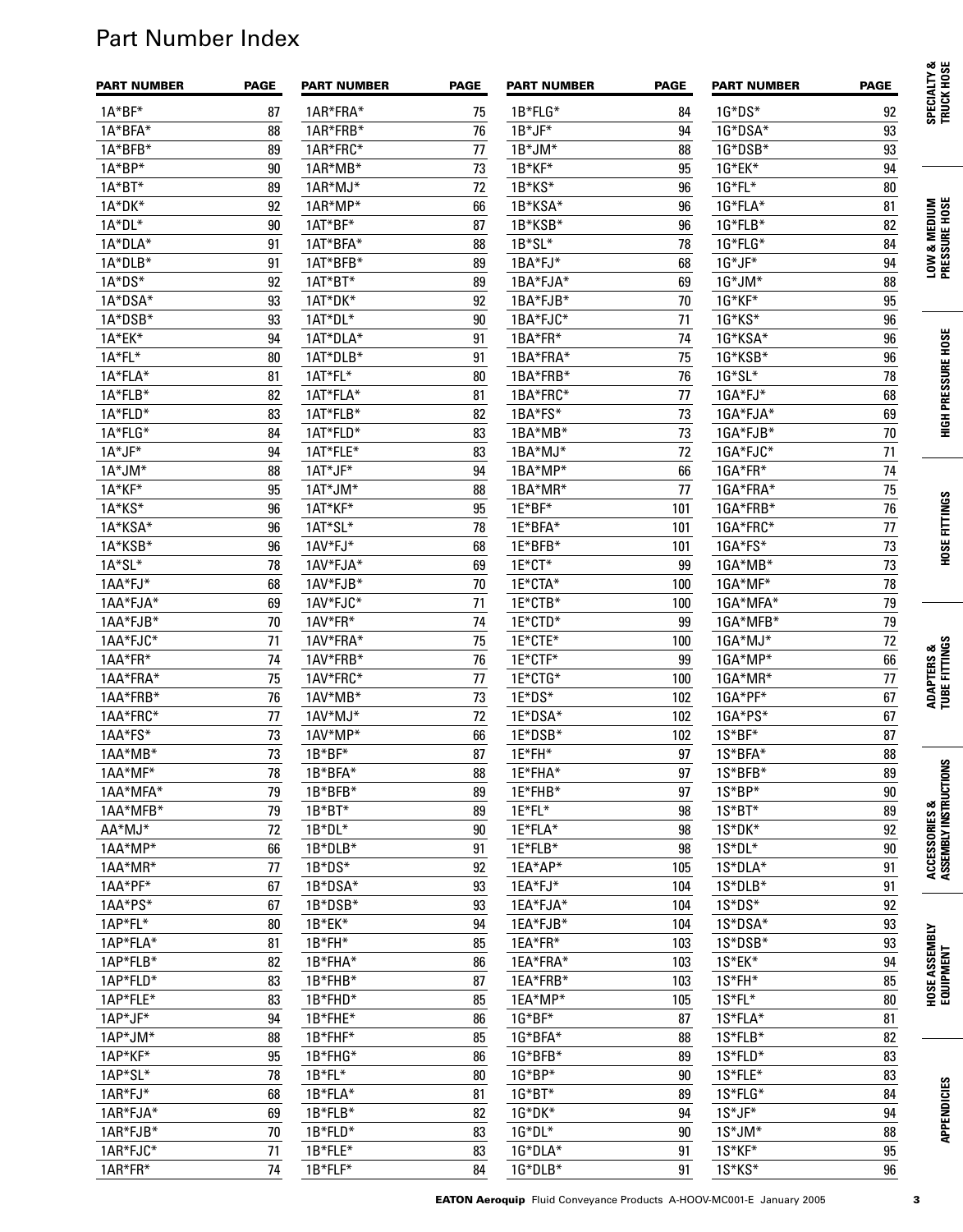|                                         | <b>PART NUMBER</b>    | <b>PAGE</b> | <b>PART NUMBER</b> | <b>PAGE</b> | <b>PART NUMBER</b> | <b>PAGE</b> | <b>PART NUMBER</b> | <b>PAGE</b> |
|-----------------------------------------|-----------------------|-------------|--------------------|-------------|--------------------|-------------|--------------------|-------------|
| <b>SPECIALTY &amp;</b><br>TRUCK HOSE    | 1S*KSA*               | 96          | 07.078             | 163         | 2024               | 237         | 2229               | 224         |
|                                         | 1S*KSB*               | 96          | 07.114             | 181         | 2025               | 239         | 2239               | 234         |
|                                         | $1S*SL*$              | 78          | 07.122             | 180         | 2027               | 247         | 2240               | 233         |
|                                         | 1SA*FJ*               | 68          | 07.155             | 147         | 2028               | 240         | 2242               | 235         |
|                                         | 1SA*FJA*              | 69          | 07.327             | 164         | 2029               | 242         | 2243               | 236         |
|                                         | 1SA*FJB*              | 70          | 07.340             | 145         | 2030               | 241         | 2244               | 239         |
|                                         | 1SA*FJC*              | 71          | 07.357             | 163         | 2031               | 242         | 2246               | 244         |
|                                         | 1SA*FR*               | 74          | 07.390             | 180         | 2033               | 251         | 2247               | 227         |
| LOW & MEDIUM<br>PRESSURE HOSE           | 1SA*FRA*              | 75          | 07.420             | 162         | 2038               | 184         | 2249               | 239         |
|                                         | 1SA*FRB*              | 76          | 07.421             | 145         | 2039               | 250         | 2250               | 238         |
|                                         | 1SA*FRC*              | 76          | 07.721             | 164         | 2040               | 226         | 2251               | 229         |
|                                         | 1SA*FS*               | 73          | 15.000             | 273         | 2041               | 248         | 2252               | 229         |
|                                         | 1SA*MB*               | 73          | 15.063             | 273         | $2041 - 1$         | 248         | 2253               | 231         |
|                                         | 1SA*MF*               | 78          | 15.117             | 270         | 2042               | 249         | 2254               | 231         |
|                                         | 1SA*MFA*              | 79          | 15.147             | 270         | 2042-1             | 249         | 2255               | 231         |
| <b>HIGH PRESSURE HOSE</b>               | 1SA*MFB*              | 79          | 15.163             | 270         | 2043               | 250         | 2256               | 230         |
|                                         | 1SA*MJ*               | 72          | 15.164             | 270         | 2043-1             | 250         | 2257               | 230         |
|                                         | 1SA*MP*               | 66          | 15.165             | 270         | 2044               | 236         | 2266               | 255         |
|                                         | 1SA*MR*               | 77          | 44-411             | 136         | 2045               | 226         | 2550               | 21          |
|                                         | 1SA*PF*               | 67          | 44-412             | 136         | 2046               | 227         | 2554               | 21          |
|                                         | 1SA*PS*               | 67          | 302A               | 26          | 2047               | 230         | 2556               | 34          |
|                                         | 1Z*AP*                | 105         | 303                | 26          | 2048               | 229         | 2565               | 34          |
|                                         | 1Z*BF*                | 101         | 401                | 137         | 2049               | 228         | 2570               | 21          |
| <b>HOSE FITTINGS</b>                    | 1Z*BFA*               | 101         | 403                | 142         | 2050               | 227         | 2575               | 32          |
|                                         | 1Z*BFB*               | 101         | 406                | 137         | 2056               | 253         | 2580               | 37          |
|                                         | 1Z*CT*                | 99          | 411                | 136         | 2056-1             | 253         | 2583               | 37          |
|                                         | 1Z*CTA*               | 100         | 412                | 136         | 2060               | 255         | 2651               | 25          |
|                                         | 1Z*CTB*               | 100         | 458                | 185         | 2061               | 255         | 2661               | 35          |
|                                         | 1Z*CTD*               | 99          | 583                | 335         | $2061 - 1$         | 255         | 2681               | 38          |
|                                         | 1Z*CTE*               | 100         | 624                | 296         | 2062               | 256         | 2766               | 45          |
|                                         | 1Z*CTF*               | 99          | 1206               | 65          | 2062-1             | 256         | 2781               | 47          |
| <b>ADAPTERS &amp;<br/>TUBE FITTINGS</b> | 1Z*CTG*<br>$1Z^*DS^*$ | 100         | 1208               | 65          | 2063               | 274         | 2807               | 28          |
|                                         | 1Z*DSA*               | 102         | 1210               | 65          | 2066               | 245         | 2808               | 30          |
|                                         | 1Z*DSB*               | 102<br>102  | 1212               | 65<br>65    | 2067<br>2067-1     | 245<br>245  | 4007<br>4010       | 65<br>65    |
|                                         | 1Z*FH*                | 97          | 1214<br>1219       |             | 2068               | 246         | 4013               |             |
|                                         | 1Z*FHA*               | 97          | 1290               | 65<br>267   | 2068-1             | 246         | 4401               | 65<br>137   |
|                                         | 1Z*FHB*               | 97          | 1503               | 26          | 2070               | 249         | 4402               | 138         |
|                                         | 1Z*MP*                | 105         | 1531               | 22          | 2071               | 250         | 4411               | 137         |
|                                         | 1ZA*FJ*               | 104         | 1531A              | 22          | 2080               | 232         | 4412               | 136         |
|                                         | 1ZA*FJA*              | 104         | 1561               | 335         | 2081               | 225         | 4414               | 138         |
| ACCESSORIES &<br>Assembly instructions  | 1ZA*FJB*              | 104         | 1562               | 335, 335    | 2082               | 225         | 4624               | 263         |
|                                         | 1ZA*FL*               | 98          | 1563               | 335         | 2083               | 224         | 4720               | 159         |
|                                         | 1ZA*FLA*              | 98          | 1582               | 335         | 2084               | 225         | 4721               | 156         |
|                                         | 1ZA*FLB*              | 98          | 1597               | 335         | 2085               | 228         | 259-1290           | 281         |
|                                         | 1ZA*FR*               | 103         | 1598               | 335         | 2087               | 230         | 259-2021           | 279         |
| HOSE ASSEMBLY<br>Equipment              | 1ZA*FRA*              | 103         | 1599               | 335         | 2088               | 228         | 259-2022           | 280         |
|                                         | 1ZA*FRB*              | 103         | 2000               | 243         | 2089               | 229         | 259-2023           | 279         |
|                                         | 07.001                | 181         | 2001               | 243         | 2090               | 232         | 259-2024           | 280         |
|                                         | 07.002                | 147         | 2002               | 244         | 2091               | 232         | 259-2027           | 280         |
|                                         | 07.003                | 146         | 2003               | 244         | 2092               | 231         | 259-202702         | 281         |
|                                         | 07.005                | 163         | 2004               | 268         | 2093               | 231         | 259-2039           | 280         |
|                                         | 07.006                | 181         | 2007               | 243         | 2096               | 227         | 259-2062           | 281         |
|                                         | 07.013                | 163         | 2015               | 224         | 2214               | 256         | 259-2071           | 280         |
|                                         | 07.020                | 162         | 2018               | 234         | 2215               | 249         | 259-2081           | 277         |
| <b>APPENDICIES</b>                      | 07.021                | 181         | 2020               | 253         | 2216               | 245         | 259-2082           | 277         |
|                                         | 07.024                | 146         | 2021               | 233         | 2216-1             | 245         | 259-2083           | 277         |
|                                         | 07.026                | 146         | 2022               | 235         | 2220               | 223         | 259-2085           | 277         |
|                                         | 07.036                | 147         | 2023               | 236         | 2222               | 226         | 259-2087           | 278         |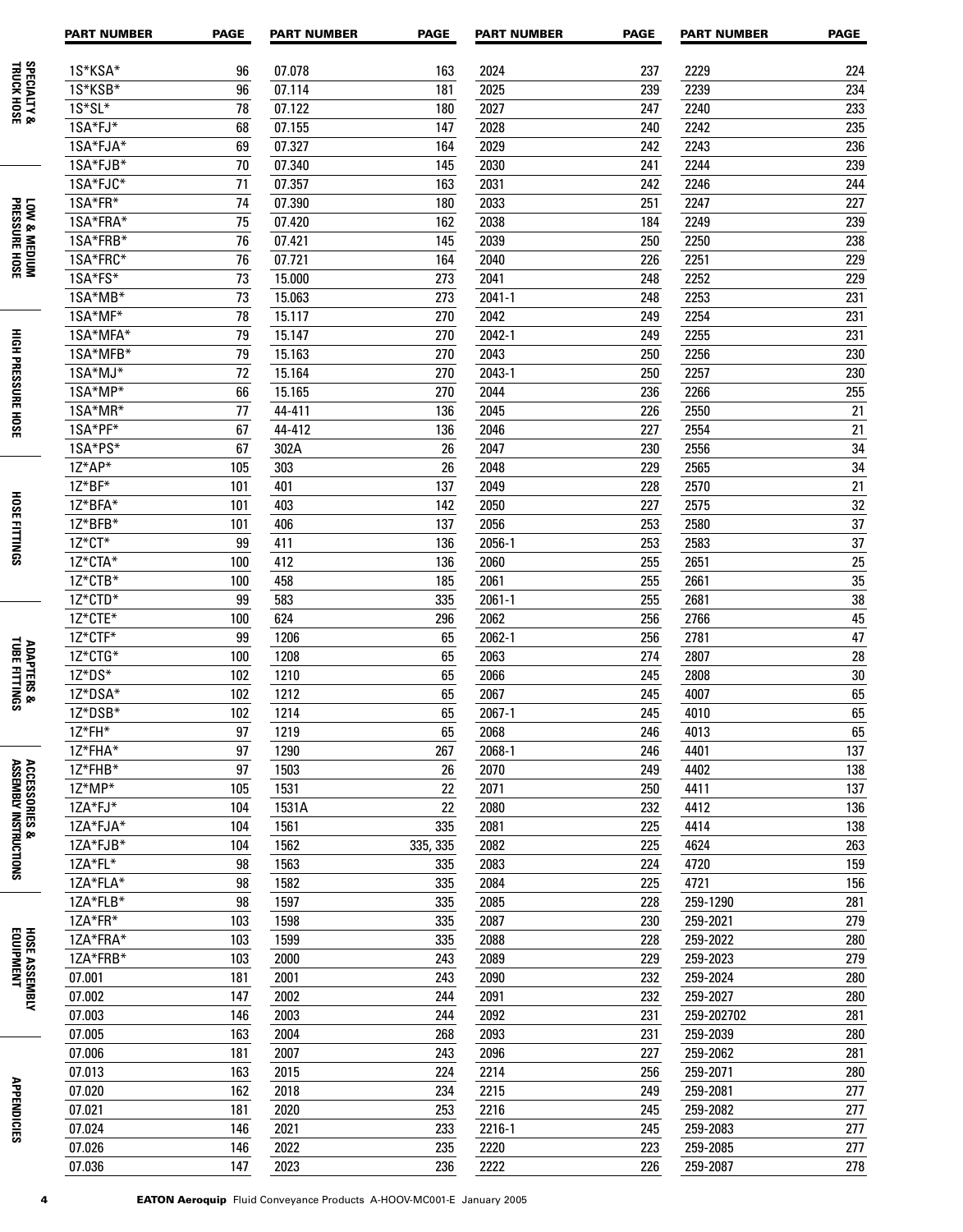| <b>PART NUMBER</b> | <b>PAGE</b> | <b>PART NUMBER</b> | <b>PAGE</b> | <b>PART NUMBER</b> | <b>PAGE</b> | <b>PART NUMBER</b> | <b>PAGE</b>     |                                        |
|--------------------|-------------|--------------------|-------------|--------------------|-------------|--------------------|-----------------|----------------------------------------|
| 259-2088           | 278         | 22546              | 195         | 190846             | 140         | 479501             | 182             |                                        |
| 259-2089           | 278         | 22617              | 195         | 190933             | 169         | 479601             | 183             | SPECIALTY &<br>TRUCK HOSE              |
| 259-2090           | 278         | 71416              | 264         | 190934             | 169         | 500023             | 261             |                                        |
| 259-2091           | 278         | 71418              | 263         | 190935             | 171         | 500024             | 261             |                                        |
| 259-2092           | 279         | 71422              | 264         | 190936             | 173         | 500025             | 259             |                                        |
| 259-2096           | 279         | 71423              | 263         | 190937             | 174         | 500454             | 251             |                                        |
| 259-2240           | 279         | 73014              | 265         | 190944             | 179         | 504089             | 262             |                                        |
| 259-4721           | 156         | 73056              | 246         | 190950             | 189         | 504095             | 251             | LOW & MEDIUM<br>Pressure Hose          |
| 259-900605         | 281         | 449-74446          | 191         | 63-190990          | 187         | 900564             | 348             |                                        |
| 4722               | 156         | 186100H            | 106         | 190992             | 169         | 900598             | 223             |                                        |
| 4725               | 157         | 186101             | 106         | 191000             | 138         | 900598-1           | 223             |                                        |
| 4738               | 176         | 186103             | 106         | 38-191074          | 188         | 900599             | 248             |                                        |
| 4739               | 177         | 186121             | 106         | 191395             | 141         | 900605             | 267             |                                        |
| 4740               | 177         | 190000             | 138         | 200001             | 268         | 900705             | 295             |                                        |
| 4741               | 177         | 190111             | 142         | 202003             | 242         | 900729             | 297             |                                        |
| 4742               | 177         | 190231             | 184         | 202006             | 242         | 900774             | 184             | <b>HIGH PRESSURE HOSE</b>              |
| 4743               | 177         | 190235             | 143         | 202113             | 234         | 900952             | 295             |                                        |
| 4744               | 159         | 190260             | 139         | 202114             | 234         | CR170              | 28              |                                        |
| 4745               | 160         | 190261             | 139         | 202124             | 268         | F2015              | 336             |                                        |
| 4750               | 178         | 190263             | 158         | 202208             | 322-323     | FC136              | 52              |                                        |
| 4753               | 176         | 190264             | 158         | 202220             | 322         | FC194              | 40              |                                        |
| 4767               | 160         | 190265             | 139         | 202232             | 265         | FC195              | 49              |                                        |
| 4772               | 178         | 190276             | 142         | 202411             | 237         | FC211              | 38              |                                        |
| 4775               | 140         | 190277             | 142         | 202413             | 238         | FC212              | 44              | <b>HOSE FITTINGS</b>                   |
| 4776               | 140         | 190287             | 158         | 202414             | 238         | FC234              | 25              |                                        |
| 4777               | 141         | 190295             | 139         | 202702             | 254         | FC252              | 20              |                                        |
| 4779               | 141         | 190296             | 139         | 202712             | 247         | FC254              | 53              |                                        |
| 4790               | 161         | 190297             | 139         | 202713             | 255         | FC273              | 54              |                                        |
| 4797               | 177         | 190299             | 139         | 202901             | 241         | <b>FC273B</b>      | 54              |                                        |
| 7015X              | 288         | 190301             | 139         | 203002             | 252         | FC300              | 27              |                                        |
| 7105X              | 287         | 190302             | 139         | 203002-1           | 252         | FC310              | 41              |                                        |
| 7129X              | 288         | 190325             | 143         | 203003             | 257         | FC321              | 27              | ADAPTERS &<br>Tube fittings            |
| 7165X              | 287         | 190326             | 179         | 203003-1           | 257         | FC323              | 50              |                                        |
| 7205X              | 289         | 190327             | 179         | 203005             | 256         | FC324              | 50              |                                        |
| 7229X              | 288         | 190328             | 179         | 203005-1           | 256         | FC325              | $\overline{51}$ |                                        |
| 7255X              | 289         | 190350             | 143         | 203006             | 240         | FC332              | $\overline{33}$ |                                        |
| 7305X              | 288         | 190371             | 143         | 203007             | 239         | FC350              | 23              |                                        |
| 7306X              | 288         | 190414             | 159         | 203008             | 252         | FC352              | $20\,$          |                                        |
| 7315X              | 290         | 190463             | 138         | 203101             | 252         | FC355              | 23              |                                        |
| 7325X              | 289         | 190464             | 157         | 203102             | 252         | FC363              | $\overline{31}$ |                                        |
| 7355X              | 290         | 190465             | 179         | 203103             | 240         | FC364              | 31              |                                        |
| 7405X              | 291         | 190516             | 179         | 203104             | 241         | FC425              | 296             | ACCESSORIES &<br>Assembly instructions |
| 7455X              | 291         | 63-190535          | 189         | 203301             | 240         | FC465              | 29              |                                        |
| 7505X              | 290         | 63-190600          | 186         | 206209             | 255         | FC466              | $\overline{35}$ |                                        |
| 7515X              | 291         | 190604             | 182         | 206209-1           | 255         | FC469              | $\overline{30}$ |                                        |
| 7605X              | 293         | 190605             | 182         | 206801             | 246         | FC498              | $\overline{36}$ |                                        |
| 7655X              | 293         | 190606             | 183         | 206801-1           | 246         | FC510              | 41              |                                        |
| 7705X              | 292         | 190607             | 183         | 206804             | 246         | FC563              | $\overline{32}$ |                                        |
| 7716X              | 292         | 190608             | 183         | 206804-1           | 246         | FC579              | $\overline{57}$ |                                        |
| 7755X              | 292         | 190609             | 183         | 208006             | 232         | FC598              | $\overline{36}$ | HOSE ASSEMBLY<br>Equipment             |
| 7805X              | 292         | 63-190626          | 188         | 208007             | 232         | FC606              | $\overline{56}$ |                                        |
| 7924X              | 287         | 38-190627          | 186         | 210212             | 253         | <b>FC606B</b>      | 56              |                                        |
| 8112X              | 287         | 38-190628          | 189         | 210292             | 248         | FC611              | $40\,$          |                                        |
| 8165X              | 287         | 190672             | 177         | 210294             | 266         | FC619              | $\overline{34}$ |                                        |
| 22008              | 323         | 190718             | 188         | 221501             | 249         | FC629              | $21\,$          |                                        |
| 22012              | 195         | 190742             | 188         | 222005             | 295         | FC636              | 49              |                                        |
| 22033              | 195         | 190772             | 187         | 222022             | 295         | FC639              | 42              | <b>APPENDICIES</b>                     |
| 22046              | 195         | 190773             | 187         | 222070             | 314, 317    | FC645              | 66              |                                        |
| 22068              | 195         | 190800             | 182         | 479301             | 182         | FC647              | $\overline{33}$ |                                        |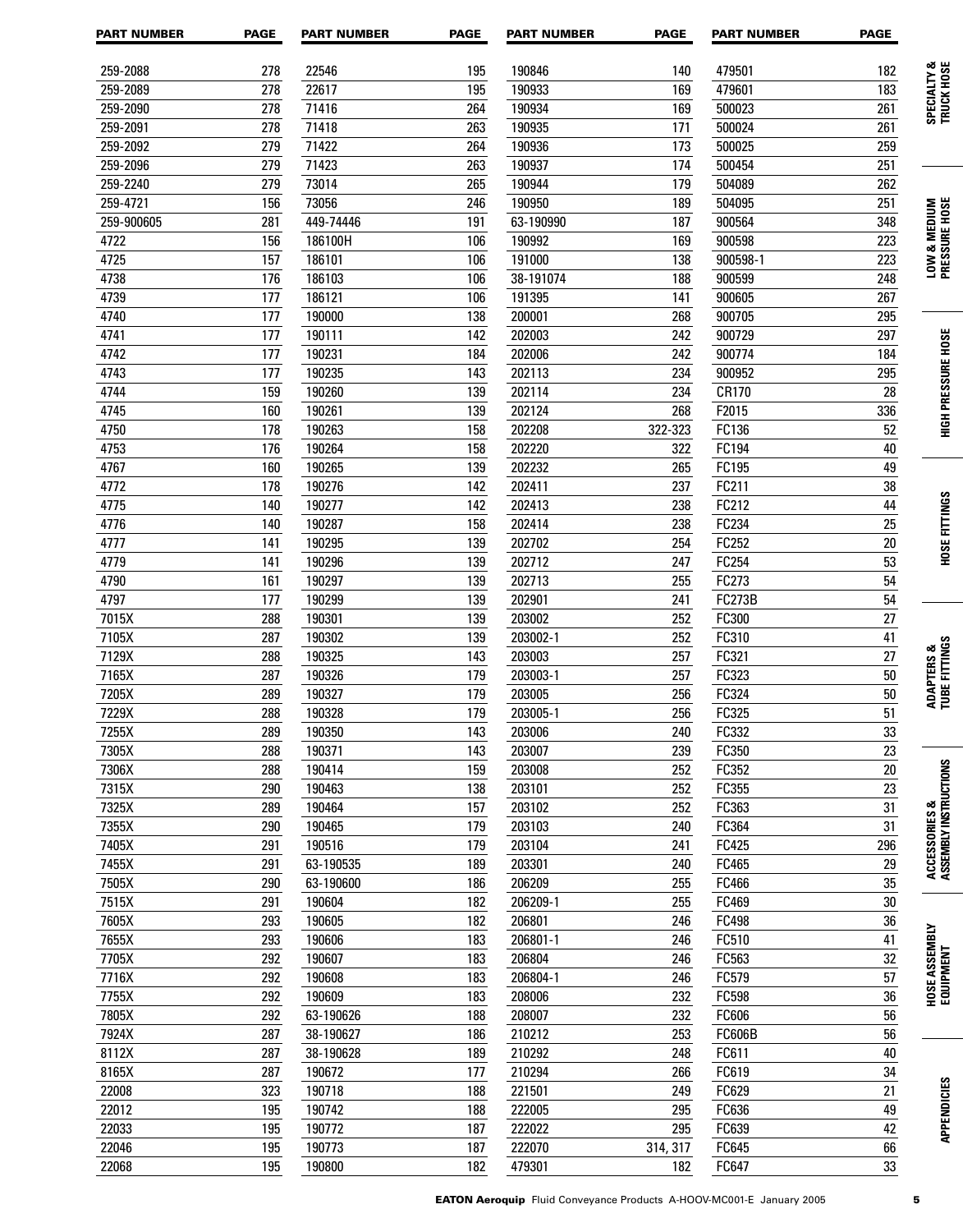|                                         | <b>PART NUMBER</b> | <b>PAGE</b>                | <b>PART NUMBER</b> | <b>PAGE</b> | <b>PART NUMBER</b> | <b>PAGE</b>     | <b>PART NUMBER</b> | <b>PAGE</b>      |
|-----------------------------------------|--------------------|----------------------------|--------------------|-------------|--------------------|-----------------|--------------------|------------------|
|                                         | FC650              | 24                         | FC4562             | 118, 124    | FC5582             | 121             | FC7983             | 172              |
|                                         | FC659              | 52                         | FC4564             | 119, 124    | FC5612             | 120             | FC7984             | 174              |
| <b>SPECIALTY &amp;</b><br>TRUCK HOSE    | FC693              | 46                         | FC4571             | 118, 124    | FC5847             | 178             | FC7985             | 148              |
|                                         | FC699              | 24                         | FC4582             | 121, 126    | FC5848             | 178             | FC7986             | 148              |
|                                         | FC735              | 46                         | FC4612             | 120         | FC5849             | 178             | FC7987             | 148              |
|                                         | FC736              | 53                         | FC4957             | 108         | FC5852             | 179             | FC7988             | 148              |
|                                         | FC807              | 29                         | FC4960             | 110         | FC5853             | 176             | FC7989             | 148              |
|                                         | FC854              | 53                         | FC4963             | 107         | FC5954             | 147             | FC7990             | 149              |
| LOW & MEDIUM<br>PRESSURE HOSE           | FC829              | 22                         | FC4965             | 107         | FC5957             | 108             | FC7991             | 149              |
|                                         | <b>FC839B</b>      | 43                         | FC4967             | 107         | FC5960             | 110             | FC7992             | 149              |
|                                         | FC849              | 43                         | FC4969             | 107         | FC5963             | 107             | FC8152             | 133              |
|                                         | <b>FC849B</b>      | 44                         | FC5014             | 118         | FC5965             | 107             | FC8153             | 133              |
|                                         | FC1105             | 264                        | FC5026             | 118         | FC5967             | 107             | FC8155             | 133              |
|                                         | FC1132             | 264                        | FC5049             | 119         | FC5969             | 107             | FC8625             | 107              |
|                                         | FC1229             | 209                        | FC5050             | 119         | FC5973             | 171             | FC8627             | 107              |
|                                         | FC1347             | 64, 131, 132               | FC5051             | 120         | FC5974             | 172             | FC8724             | 109              |
|                                         | FC1349             | 131                        | FC5052             | 120         | FC5975             | 172             | FC8725             | 108              |
|                                         | FC1373             | 131, 132                   | FC5053             | 122         | FC5976             | 173             | FC8726             | 110              |
|                                         | FC1389             | 132                        | FC5054             | 121         | FC5977             | 173             | FC8727             | 111              |
| <b>HIGH PRESSURE HOSE</b>               | FC1410             | 110-112                    | FC5060             | 173         | FC5978             | 169             | FC8779             | 129              |
|                                         | FC1411             | 106                        | FC5075             | 149         | FC5979             | 169             | FC8802             | 110              |
|                                         | FC1474             | 106                        | FC5098             | 130         | FC5980             | 170             | FC8853             | 108              |
|                                         | FC1475             | 106                        | FC5130             | 151         | FC5981             | 170             | FC8854             | 109              |
|                                         | FC1531             | 132                        | FC5131             | 151         | FC5982             | 170             | FC8855             | 109              |
| <b>HOSE FITTINGS</b>                    | FC1601             | 64, 128                    | FC5133             | 151         | FC5983             | 170             | FC8856             | 111              |
|                                         | FC1851             | 208                        | FC5135             | 152         | FC5984             | 170             | FC8929             | 108              |
|                                         | FC2119             | 192                        | FC5136             | 153         | FC5985             | 165             | FC9034             | 174              |
|                                         | FC2325             | 209                        | FC5137             | 153         | FC5986             | 165             | FC9062             | 188              |
|                                         | FC2326             | 212                        | FC5138             | 153         | FC5987             | 165             | FC9063             | 189              |
|                                         | FC2383             | 65                         | FC5139             | 153         | FC5988             | 165             | FC9066             | 173              |
|                                         | FC2540             | 64, 118-127                | FC5140             | 153         | FC5989             | 165             | FC9118             | 174              |
| <b>ADAPTERS &amp;<br/>TUBE FITTINGS</b> | FC2542             | 65                         | FC5141             | 153         | FC5990             | 165             | FC9152             | 133              |
|                                         | FC2642             | 65                         | FC5142             | 152         | FC5991             | 166             | FC9153             | 133              |
|                                         | FC2652             | 65                         | FC5143             | 152         | FC5992             | 166             | FC9155             | 133              |
|                                         | FC2697             | 118, 119, 123              | FC5144             | 151         | FC5993             | 166             | FC9171             | 187              |
|                                         | FC2710             | 118, 123                   | FC5258             | 118         | FC6216             | $\frac{1}{130}$ | FC9341             | $\overline{187}$ |
|                                         | FC2713             | 192                        | FC5321             | 123         | FC6217             | 130             | FC9459             | 172              |
| ACCESSORIES &<br>Assembly instructions  | FC2717             | 64, 118-127                | FC5322             | 123         | FC6220             | 130             | FC9515             | 106              |
|                                         | FC2875             | 267                        | FC5323             | 123         | FC6330             | 110             | FC9516             | 106              |
|                                         | FC3023             | 64, 133                    | FC5325             | 125         | FC7031             | 142             | FC9625             | 107              |
|                                         | FC3425             | 191                        | FC5327             | 126         | FC7216             | 130             | FC9627             | 107              |
|                                         | FC3443<br>FC3471   | 64, 129-130<br>64, 110-112 | FC5329<br>FC5370   | 126<br>125  | FC7217<br>FC7220   | 130<br>130      | FC9631             | 106<br>172       |
|                                         | FC3596             | 64, 129-130                | FC5371             | 126         | FC7275             | 182             | FC9634<br>FC9712   | 106              |
|                                         | FC3680             | 129                        | FC5372             | 125         | FC7330             | 110             | FC9724             | 109              |
|                                         | FC4014             | 118, 123                   | FC5373             | 121         | FC7370             | 171             | FC9725             | 108              |
|                                         | FC4049             | 119, 125, 126              | FC5374             | 120         | FC7371             | 172             | FC9726             | 110              |
|                                         | FC4050             | 119                        | FC5379             | 151         | FC7372             | 173             | FC9727             | 111              |
| HOSE ASSEMBLY<br>Equipment              | FC4051             | 120                        | FC5380             | 152         | FC7373             | 173             | FC9779             | 107              |
|                                         | FC4052             | 120                        | FC5387             | 120         | FC7374             | 174             | FC9802             | 110              |
|                                         | FC4053             | 122, 126                   | FC5432             | 164         | FC7639             | 169             | FC9846             | 129              |
|                                         | FC4054             | 121                        | FC5503             | 124         | FC7640             | 169             | FC9853             | 108              |
|                                         | FC4098             | 130                        | FC5504             | 121         | FC7703             | 174             | FC9854             | 109              |
|                                         | FC4373             | 121, 126                   | FC5507             | 119         | FC7713             | 171             | FC9855             | 109              |
|                                         | FC4374             | 120, 125                   | FC5513             | 121         | FC7714             | 172             | FC9856             | 111              |
|                                         | FC4387             | 120, 125                   | FC5560             | 124         | FC7715             | 173             | FC9929             | 108              |
| <b>APPENDICIES</b>                      | FC4504             | 121                        | FC5562             | 118         | FC7740             | 169             | FF593              | 191              |
|                                         | FC4507             | 119                        | FC5564             | 119         | FC7790             | 172             | FF595              | 191              |
|                                         | FC4513             | 121                        | FC5571             | 118         | FC7811             | 174             | FF687              | 191              |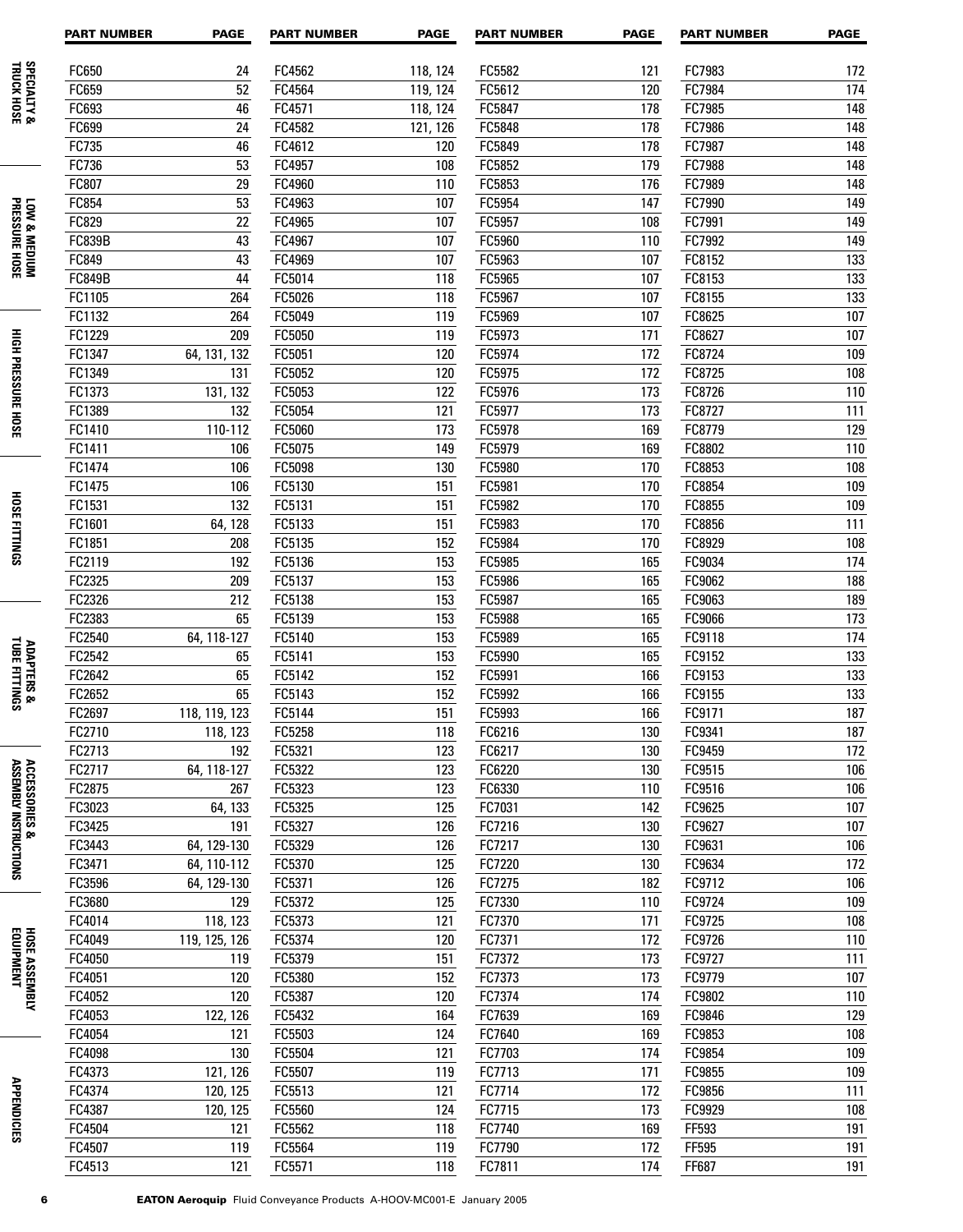| <b>PART NUMBER</b> | <b>PAGE</b> | <b>PART NUMBER</b> | <b>PAGE</b> | <b>PART NUMBER</b> | <b>PAGE</b> | <b>PART NUMBER</b> | <b>PAGE</b> |                                        |
|--------------------|-------------|--------------------|-------------|--------------------|-------------|--------------------|-------------|----------------------------------------|
| FF688              | 191         | FF2593             | 275         | FJ3247             | 135         | FJ8774             | 111         |                                        |
| FF689              | 191         | FF2742T            | 272         | FJ3249             | 135         | FJ8775             | 107         | SPECIALTY &<br>TRUCK HOSE              |
| FF824              | 192         | FF2743T            | 272         | FJ3250             | 135         | FJ8776             | 107         |                                        |
| FF1010             | 223         | FF2744T            | 272         | FJ3254             | 134         | FJ8777             | 107         |                                        |
| FF1065             | 249         | FF2745T            | 225         | FJ3255             | 134         | FJ8778             | 107         |                                        |
| FF1066             | 249         | FF2746T            | 273         | FJ3468             | 134         | FJ8779             | 107         |                                        |
| FF1102             | 264         | FF5162             | 262         | FJ4649             | 185         | FJ8780             | 107         |                                        |
| FF1159             | 246         | FF5163             | 250         | FJ4650             | 185         | FJ8896             | 112         |                                        |
| FF1161             | 224         | FF5164             | 251         | FJ4709             | 185         | FJ8897             | 112         | LOW & MEDIUM<br>Pressure Hose          |
| FF1162             | 228         | FF5238             | 261         | FJ6188             | 112         | FJ8898             | 112         |                                        |
| FF1167             | 224         | FF5239             | 260         | FJ6260             | 128         | FJ8899             | 112         |                                        |
| FF1315             | 266         | FF5321             | 262         | FJ6274             | 128         | FJ9023             | 126         |                                        |
| FF1327             | 268         | FF5539             | 260         | FJ6277             | 128         | FJ9024             | 170         |                                        |
| FF1353             | 269         | FF5540             | 262         | FJ7023             | 180         | FJ9025             | 170         |                                        |
| FF1354             | 269         | FF5541             | 260         | FJ7041             | 132         | FJ9026             | 170         |                                        |
| FF1851T            | 210         | FF5943T            | 257         | FJ7044             | 179         | FJ9027             | 171         | <b>HIGH PRESSURE HOSE</b>              |
| FF1852T            | 213         | FF5945T            | 258         | FJ7188             | 112         | FJ9028             | 171         |                                        |
| FF1854T            | 212         | FF5946T            | 258         | FJ7199             | 150         | FJ9029             | 118         |                                        |
| FF1856T            | 211         | FF6001T            | 257         | FJ7200             | 168         | FJ9030             | 118         |                                        |
| FF1857T            | 221         | FF6002T            | 257         | FJ7201             | 155         | FJ9031             | 119         |                                        |
| FF1858T            | 211         | FF6033T            | 257         | FJ7202             | 155         | FJ9033             | 174         |                                        |
| FF1861T            | 215         | FF6062T            | 258         | FJ7203             | 155         | FJ9035             | 124         |                                        |
| FF1865T            | 216         | FF6063T            | 258         | FJ7204             | 155         | FJ9036             | 124         |                                        |
| FF1868T            | 214         | FF6064T            | 258         | FJ7227             | 150         | FJ9037             | 124         | <b>HOSE FITTINGS</b>                   |
| FF1898T            | 220         | FF6071T            | 259         | FJ7260             | 128         | FJ9038             | 124         |                                        |
| FF1922T            | 210         | FF6072             | 259         | FJ7261             | 128         | FJ9064             | 164         |                                        |
| FF1980             | 269         | FF6073T            | 259         | FJ7274             | 128         | FJ9065             | 164         |                                        |
| FF1981             | 269         | FF9016             | 192         | FJ7277             | 128         | FJ9066             | 164         |                                        |
| FF1939             | 273         | FF9075             | 227         | FJ7344             | 167         | FJ9068             | 176         |                                        |
| FF1994T            | 219         | FF9148             | 184         | FJ7345             | 167         | FJ9486             | 176         |                                        |
| FF2000T            | 218         | FF9173             | 266         | FJ7346             | 167         | FJ9567             | 106         | ADAPTERS &<br>Tube fittings            |
| FF2001T            | 217         | FF9217             | 296         | FJ7347             | 167         | FJ9568             | 106         |                                        |
| FF2030T            | 220         | FF9446             | 191         | FJ7358             | 180         | FJ9569             | 108         |                                        |
| FF2031T            | 216         | FF9508             | 193         | FJ8029             | 118         | FJ9571             | 108         |                                        |
| FF2032T            | 217         | FF9509             | 193         | FJ8030             | 118         | FJ9573             | 109         |                                        |
| FF2033T            | 221         | FF9605             | 267         | FJ8031             | 119         | FJ9575             | 109         |                                        |
| FF2035T            | 220         | FF9672             | 193         | FJ8307             | 112         | FJ9579             | 110         |                                        |
| <b>FF2068T</b>     | 215         | FF9766             | 222         | FJ8587             | 131         | FJ9581             | 111         |                                        |
| FF2093T            | 217         | FF9767             | 222         | FJ8608             | 122         | FJ9587             | 131         |                                        |
| FF2098T            | 219         | FF9768             | 221         | FJ8609             | 112         | FJ9588             | 131         | ACCESSORIES &<br>Assembly instructions |
| FF2114T            | 221         | FF9807             | 195         | FJ8611             | 122, 128    | FJ9606             | 112         |                                        |
| FF2115T            | 211         | FF9855             | 195         | FJ8612             | 112         | FJ9608             | 122         |                                        |
| FF2127T            | 215         | FF9863             | 222         | FJ8614             | 122, 128    | FJ9609             | 112         |                                        |
| FF2130T            | 212         | FF10265            | 194         | FJ8715             | 112         | FJ9611             | 122         |                                        |
| FF2133T            | 219         | FF10266            | 194         | FJ8717             | 122, 128    | FJ9612             | 112         |                                        |
| FF2137             | 223         | FF10273            | 194         | FJ8760             | 106         | FJ9614             | 122         | HOSE ASSEMBLY<br>Equipment             |
| FF2138             | 223         | FF90102            | 208<br>208  | FJ8761             | 108         | FJ9656             | 131, 132    |                                        |
| FF2144T            | 219<br>218  | FF90103            | 184         | FJ8762             | 108         | FJ9706<br>FJ9707   | 144         |                                        |
| FF2151T<br>FF2174T | 220         | FF90152<br>FF90308 | 297         | FJ8763<br>FJ8764   | 108<br>108  | FJ9708             | 144<br>144  |                                        |
|                    |             |                    | 297         |                    |             |                    |             |                                        |
| FF2209T<br>FF2211T | 218<br>212  | FF90311<br>FF90319 | 193         | FJ8765<br>FJ8766   | 109<br>109  | FJ9709<br>FJ9715   | 144<br>112  |                                        |
| <b>FF2227T</b>     | 214         | FF90396            | 273         | FJ8767             | 109         | FJ9717             | 122         |                                        |
| FF2281T            | 218         | FJ3094             | 134         | FJ8768             | 109         | FJ9718             | 127         |                                        |
| FF2313T            | 218         | FJ3114             | 134         | FJ8769             | 110         | FJ9719             | 127         |                                        |
| FF2484T            | 273         | FJ3152             | 135         | FJ8770             | 110         | FJ9720             | 127         | <b>APPENDICIES</b>                     |
| <b>FF2485T</b>     | 272         | FJ3243             | 135         | FJ8771             | 110         | FJ9721             | 127         |                                        |
| FF2522T            | 259         | FJ3244             | 135         | FJ8772             | 110         | FJ9724             | 149         |                                        |
| FF2591             | 224         | FJ3246             | 135         | FJ8773             | 111         | FJ9725             | 149         |                                        |
|                    |             |                    |             |                    |             |                    |             |                                        |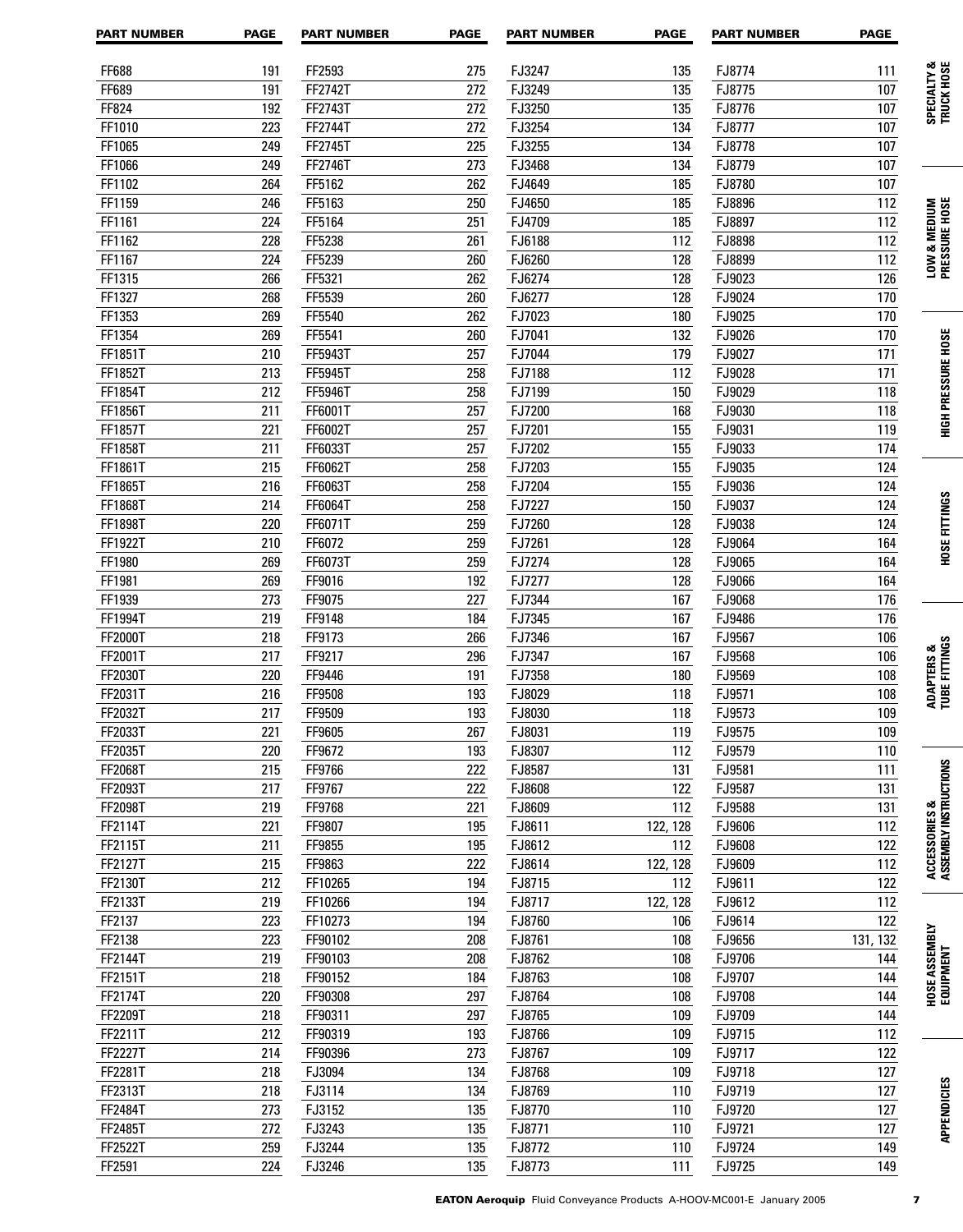|                                         | <b>PART NUMBER</b> | <b>PAGE</b> | <b>PART NUMBER</b> | <b>PAGE</b> | <b>PART NUMBER</b> | <b>PAGE</b> | <b>PART NUMBER</b> | <b>PAGE</b> |
|-----------------------------------------|--------------------|-------------|--------------------|-------------|--------------------|-------------|--------------------|-------------|
| <b>SPECIALTY &amp;</b><br>TRUCK HOSE    | FJ9726             | 150         | FJ9780             | 107         | FT1058             | 342         | GH506              | 55          |
|                                         | FJ9727             | 150         | FJ9781             | 113         | FT1081             | 336         | GH506B             | 55          |
|                                         | FJ9728             | 154         | FJ9782             | 113         | FT1090             | 336         | GH663              | 39          |
|                                         | FJ9729             | 154         | FJ9783             | 115         | FT1092             | 329         | GH681              | 42          |
|                                         | FJ9730             | 154         | FJ9784             | 115         | FT1095             | 335         | GH781              | 47          |
|                                         | FJ9731             | 154         | FJ9785             | 115         | FT1097             | 332         | GH793              | 48          |
|                                         | FJ9732             | 161         | FJ9786             | 115         | FT1101             | 339         | HP4                | 298         |
|                                         | FJ9733             | 161         | FJ9787             | 115         | FT1215             | 338         | HP <sub>6</sub>    | 298         |
| LOW & MEDIUM<br>PRESSURE HOSE           | FJ9734             | 162         | FJ9788             | 115         | FT1220             | 335         | HP8                | 298         |
|                                         | FJ9735             | 162         | FJ9789             | 116         | FT1229             | 340         | <b>HPM</b>         | 298         |
|                                         | FJ9740             | 175         | FJ9790             | 116         | FT1230             | 340         | <b>HSM</b>         | 298         |
|                                         | FJ9741             | 175         | FJ9791             | 116         | FT1231             | 340         | <b>HLM</b>         | 298         |
|                                         | FJ9742             | 175         | FJ9792             | 116         | FT1234             | 334         | S1026              | 338         |
|                                         | FJ9743             | 175         | FJ9793             | 116         | FT1240             | 340         | S1043              | 339         |
|                                         | FJ9744             | 175         | FJ9794             | 116         | FT1258             | 337         | S1102              | 339         |
|                                         | FJ9745             | 175         | FJ9795             | 116         | FT1260             | 338         | S1104              | 338         |
|                                         | FJ9746             | 175         | FJ9796             | 116         | FT1261             | 341         | S1118              | 338         |
| <b>HIGH PRESSURE HOSE</b>               | FJ9747             | 175         | FJ9797             | 114         | FT1271             | 335         | S1120              | 339         |
|                                         | FJ9759             | 106, 113    | FJ9798             | 114         | FT1279             | 340         | SC1681             | 339         |
|                                         | FJ9760             | 106, 113    | FJ9799             | 114         | FT1281             | 333         | SC1709             | 338         |
|                                         | FJ9761             | 108         | FJ9800             | 114         | FT1307             | 330-331     | SC1772             | 338         |
|                                         | FJ9762             | 108         | FJ9801             | 114         | FT1312             | 341         |                    |             |
|                                         | FJ9763             | 108         | FJ9802             | 114         | FT1330-XL          | 329         |                    |             |
| HOSE FITTINGS                           | FJ9764             | 108         | FJ9896             | 112         | FT1355             | 296         |                    |             |
|                                         | FJ9765             | 109         | FJ9897             | 112         | FT1380             | 327         |                    |             |
|                                         | FJ9766             | 109         | FJ9898             | 112         | FT1380P            | 327         |                    |             |
|                                         | FJ9767             | 109         | FJ9899             | 112         | FT1390             | 329         |                    |             |
|                                         | FJ9768             | 109         | FJ9900             | 117         | FT1500             | 337         |                    |             |
|                                         | FJ9769             | 110         | FJ9901             | 117         | FT2015             | 339         |                    |             |
|                                         | FJ9770             | 110         | FJ9902             | 117         | GG106-NP           | 274         |                    |             |
|                                         | FJ9771             | 110         | FJ9903             | 117         | GG108-NP           | 271         |                    |             |
| <b>ADAPTERS &amp;<br/>TUBE FITTINGS</b> | FJ9772             | 110         | FJ9915             | 106         | GG110-NP           | 275         |                    |             |
|                                         | FJ9773             | 111         | FJ9916             | 106         | GG308-NP           | 271         |                    |             |
|                                         | FJ9774             | 111         | FJ9917             | 113         | GG310-NP           | 275         |                    |             |
|                                         | FJ9775             | 107         | FT1013             | 333         | GH120              | 45          |                    |             |
|                                         | FJ9776             | 107         | FT1023             | 334         | GH194              | 39          |                    |             |
|                                         | FJ9777             | 107         | FT1028             | 334-335     | GH195              | 48          |                    |             |
|                                         | FJ9778             | 107         | FT1033             | 334         | GH466              | 55          |                    |             |
|                                         | FJ9779             | 107         | FT1038A            | 336         | GH493              | 51          |                    |             |
| ACCESSORIES &<br>Assembly instri        |                    |             |                    |             |                    |             |                    |             |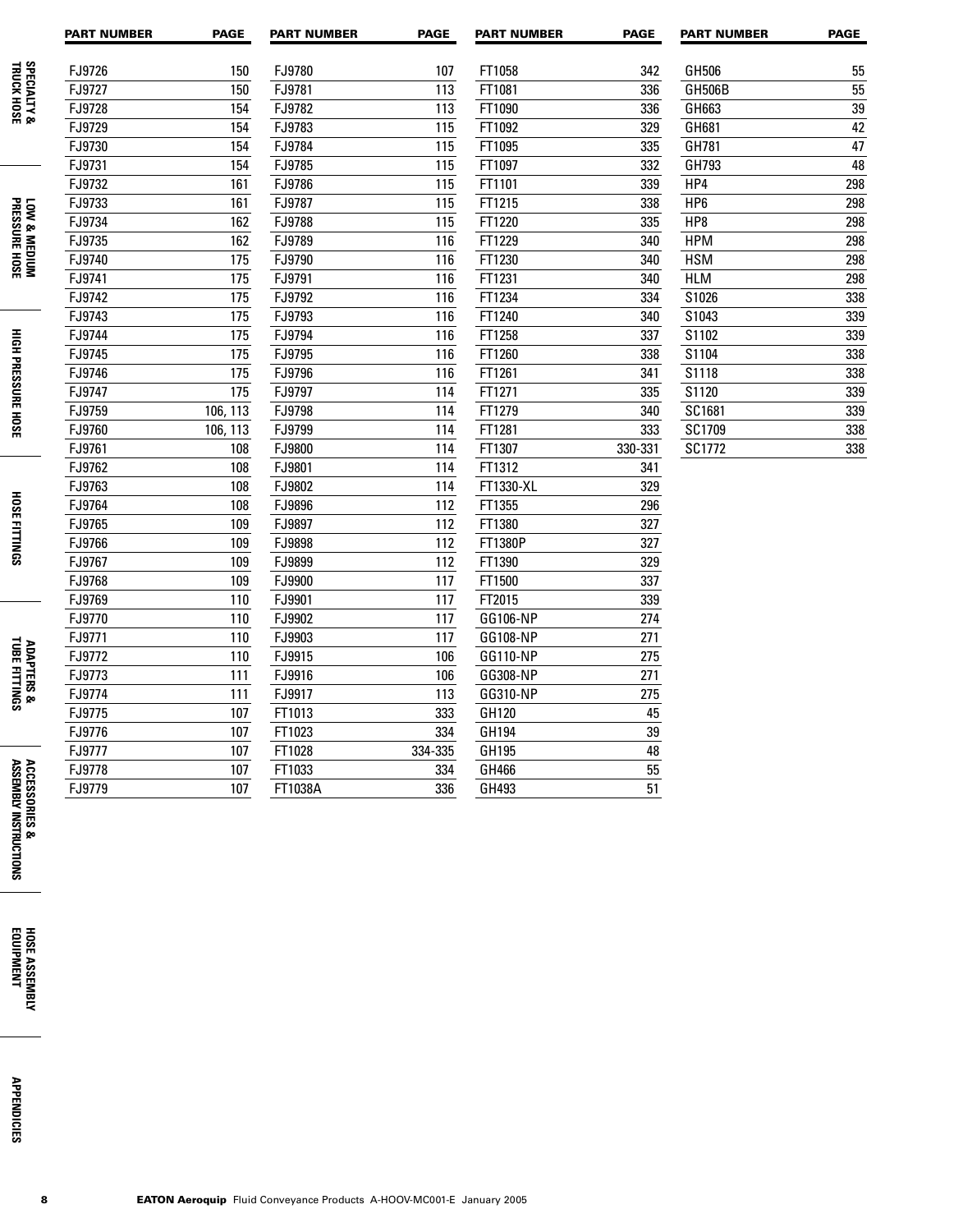# Terms

|                                   | <b>PAGE</b> |                                           | <b>PAGE</b>  |     |                                      | <b>PAGE</b> |                              | <b>PAGE</b> |
|-----------------------------------|-------------|-------------------------------------------|--------------|-----|--------------------------------------|-------------|------------------------------|-------------|
| <b>AAMVA</b>                      | 346         | Fluid Compatibility Charts 349-355        |              |     | 0-Ring Kits                          | 194         | <b>Socket Data</b>           | 64-65       |
| ABS                               | 346         | Gladhand                                  |              | 184 | Pressure Drop Chart Hose             | 357         | <b>SOCKETLESS BSP/Metric</b> | 180         |
| Adapters                          | 196         | <b>Global BSP Fittings</b>                |              | 87  | <b>PTFE</b>                          | 18          | <b>SOCKETLESS Hose</b>       | 32          |
| Agencies                          | 346         | <b>Global Crimp Fitting Data</b>          |              | 66  | <b>Railroad Airbrake Hose</b>        | 22          | SOCKETLESS SAE               | 177         |
| (Government & Industrial)         |             | Global Crimp Socket Data                  |              | 63  | <b>Reusable Railroad Airbrake</b>    | 185         | Spiral Single Skive Crimp    | 106         |
| Airbrake Hoses                    | $21 - 23$   | <b>Global Metric Fittings</b>             |              | 90  | Reusable 100R2 BSP Skive             | 162         | Split Flange Kits            | 191         |
| Air Compressor<br>Discharge Hose  | $28 - 30$   | Global Nipple Crimp/Clamp                 |              | 66  | Reusable 100R2 Skive Metric          | 163         | Spring Guard                 | 184         |
| AQP®                              | $13 - 14$   | Global OTC Crimp                          |              | 66  | Reusable 100R2 Skive SAE             | 156         | <b>Staplok®</b>              | 78          |
| BRUISER™                          |             | <b>Global Skive Crimp</b>                 |              | 66  | Reusable 100R2 TTC                   | 165         | Super Gem                    | 186         |
| CGA                               | Ш<br>28     | <b>Global Skive Socket</b>                |              | 66  | Reusable 100R5                       | 136         | UL                           | 346         |
| Connectors                        | 196         | <b>Global Spiral TTC Crimp</b>            |              | 97  | Reusable 100R5 BSP                   | 145         | USCG/MMT                     | 346         |
| <b>Constant Pressure Hose</b>     | 42-44       | Global TTC Crimp                          |              | 66  | Reusable 100R5 Metric                | 146         | <b>Waterblast Hose</b>       | 53          |
| <b>Convoluted PTFE Hose</b>       | $31 - 32$   | Global TTC12 Crimp                        |              | 66  | <b>Reusable Fittings</b>             | 136         |                              |             |
|                                   |             | HI-IMPULSE®                               | 38-40, 47-49 |     | Reusable HI-PAC                      | 151         |                              |             |
| Crimp Fitting<br>Numbering System | 62-63       | HI-PAC <sup>®</sup>                       |              | 41  | Reusable Komatsu                     | 164         |                              |             |
| Crimp Socket Data                 | 64          | <b>Internal Skive Crimp</b>               |              | 118 | Reusable Lifesaver                   |             |                              |             |
| DIN                               | 346         | Jack Hose (10,000 psi)                    |              | 57  | 138, 148, 152, 157, 166              |             |                              |             |
| DNV                               | 346         | LPG                                       | 27, 28       |     | Reusable Power Steering/<br>Airbrake | 182         |                              |             |
| DOT                               | 346         | MatchMate BLUE®                           | 39, 48       |     | <b>Reusable Sockets</b>              | 65          |                              |             |
| EN/CEN                            | 346         | MatchMate ICE <sup>®</sup>                |              | 45  | <b>Reusable Spiral Skive</b>         | 169         |                              |             |
| EPDM/EPR                          | 40, 49      | MatchMate PLUS <sup>®</sup> 39, 47-48, 51 |              |     | Reusable TTC 100R1                   | 148         |                              |             |
| <b>FDA</b>                        | 346         | Mil/DOD                                   |              | 346 | SAE 100R Hose                        | 20          |                              |             |
| Fittings                          | 58          | <b>MSHA</b>                               |              | 346 | Seal Materials                       | 192         |                              |             |
| <b>Flat Crimp/PTFE</b>            | 129         | 0-Ring                                    |              | 192 |                                      |             |                              |             |